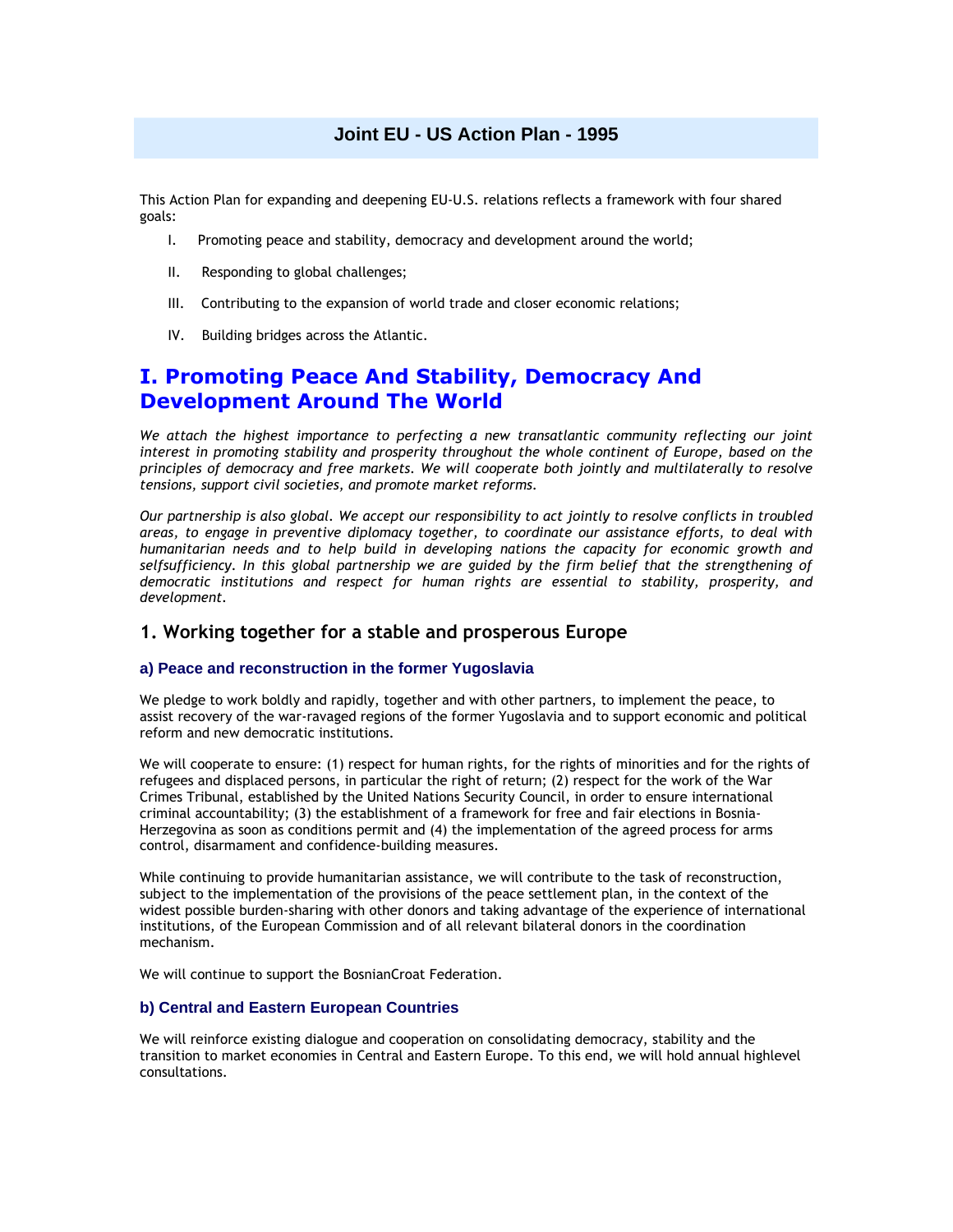We will cooperate in support of the structural and microeconomic reforms in the countries of Central and Eastern Europe with a view to their integration into international political and economic institutions. We will continue to consult on ongoing technical assistance efforts to develop their financial systems and capital markets. We are fostering the creation of the legal and judicial infrastructure necessary in these countries to support expanded trade and investment.

We will pursue assistance cooperation on the spot in beneficiary countries via regular and intensified contacts between U.S. missions and Commission Delegations, including assistance coordination meetings in selected capitals.

We will cooperate in helping the countries of Central and Eastern Europe to address their environmental problems by identifying joint projects consistent with the Lucerne Environmental Plan of Action, supporting the Budapest Regional Environmental Centre and building on proposals from the October 1995 Sofia Ministerial.

We will work together to promote economic reform in the countries participating in the Partners in Transition programme at the OECD, to facilitate their acceptance of OECD obligations and encourage their early accession. We will support the OECD's outreach efforts to the other Central and Eastern European countries seeking a closer relationship with the OECD.

### **c) Russia, Ukraine and other new independent states**

We will reinforce existing dialogue and cooperation on consolidating democracy, stability and the transition to market economies in Russia, Ukraine and other new independent states (NIS). To this end, we will hold annual highlevel consultations.

We will coordinate activities in support of the integration of Russia, Ukraine and other NIS in the global economy.

We will also reinforce the existing coordination relationship including technical assistance and enhanced onthespot coordination. We will:

consider complementary initiatives such as: legal advice for reforms, tax reform, banking sector reform, human resource development, privatisation and postprivatisation activities, small and medium-sized enterprise development and democracy-building;

intensify cooperation on projects aimed at protecting the environment in the fields endorsed by the Sofia Conference. In addition, we agree to take steps to establish an institution similar to the Budapest Regional Environmental Centre within the NIS.

We will continue to improve coordination on food assistance, using the successful coordination in the Caucasus as a practical example on which to build in future.

### **d) Turkey**

We will support the Turkish Government's efforts to strengthen democracy and advance economic reforms in order to promote Turkey's further integration into the transatlantic community.

### **e) Cyprus**

We will work towards a resolution of the Cyprus question, taking into account the prospective accession of Cyprus to the European Union. We will support the UN Secretary General's Mission of Good Offices and encourage dialogue between and with the Cypriot communities.

## **2. Promoting the Middle East Peace Process**

We will work together to make peace, stability and prosperity in the Middle East become a reality.

To this end, we will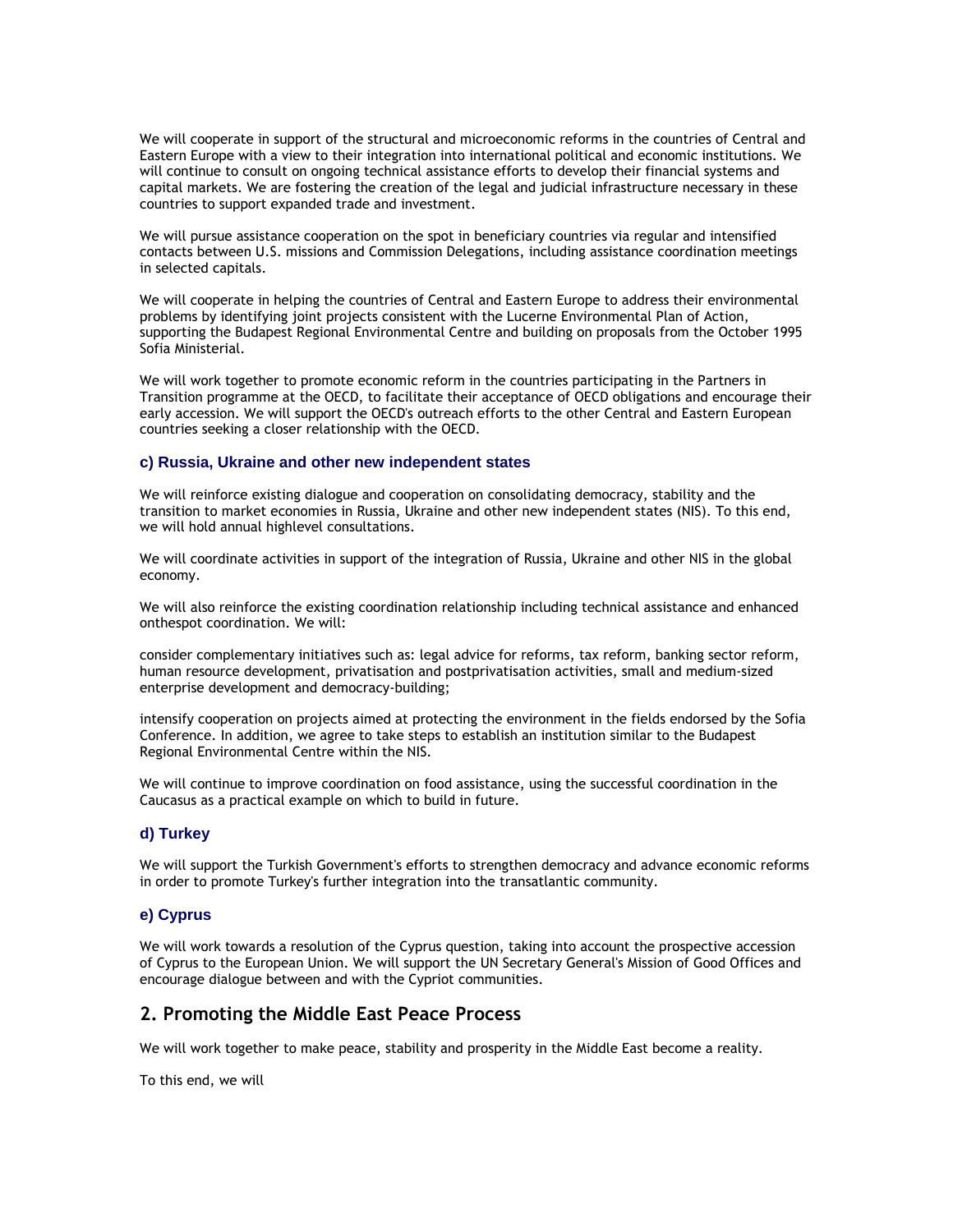- continue our support for Palestinian self-government and economic development;
- support the Palestinian elections which should contribute to the Palestinian democratic development;
- play an active role at the Conference for Economic Assistance to the Palestinians;
- work ambitiously to improve the access we both give to products from the West Bank and the Gaza Strip;
- encourage Jordanians, Palestinians, Israelis and Egyptians to establish comprehensive free trade agreements among themselves;
- support the regional parties in their efforts to establish road links, electricity grids, gas pipelines and other joint infrastructure necessary to foster regional trade and investments;
- encourage and, as appropriate, support the regional parties in implementing the conclusions of the Amman Summit.

In addition, we will:

- continue our efforts to promote peace between Israel, Lebanon and Syria;
- actively seek the dismantling of the Arab boycott of Israel.

## **3. Sharing responsibility in other regions of the world**

We will strengthen our joint efforts in preventive diplomacy, attacking the root causes of crisis and conflict, and will facilitate the movement from relief to longterm development.

- jointly assess the regional dimensions of the conflicts in Rwanda and in Burundi, jointly identify and plan for transitional priorities and support Africanled regional initiatives to deal with these conflicts;
- support and participate in the UN/OAU sponsored Conference on the Great Lakes region;
- foster peace and economic reconstruction in Angola and Mozambique;
- take strong and appropriate steps to promote the rapid restoration of civilian democratic rule in Nigeria;
- intensify consultations in the field and deepen our policy dialogue, including on support for the consolidation of democratic institutions in El Salvador and Nicaragua;
- support the peace process in Guatemala and the implementation of agreements among the parties;
- help Haiti to strengthen democracy and the rule of law by improving the effectiveness of its judicial system;
- promote democracy, economic reforms and human rights in Cuba;
- support smooth, successful transitions for Hong Kong and Macao in 1997 and 1999 respectively under the terms of the 1984 Sino-British and 1987 Sino-Portuguese Joint Declarations;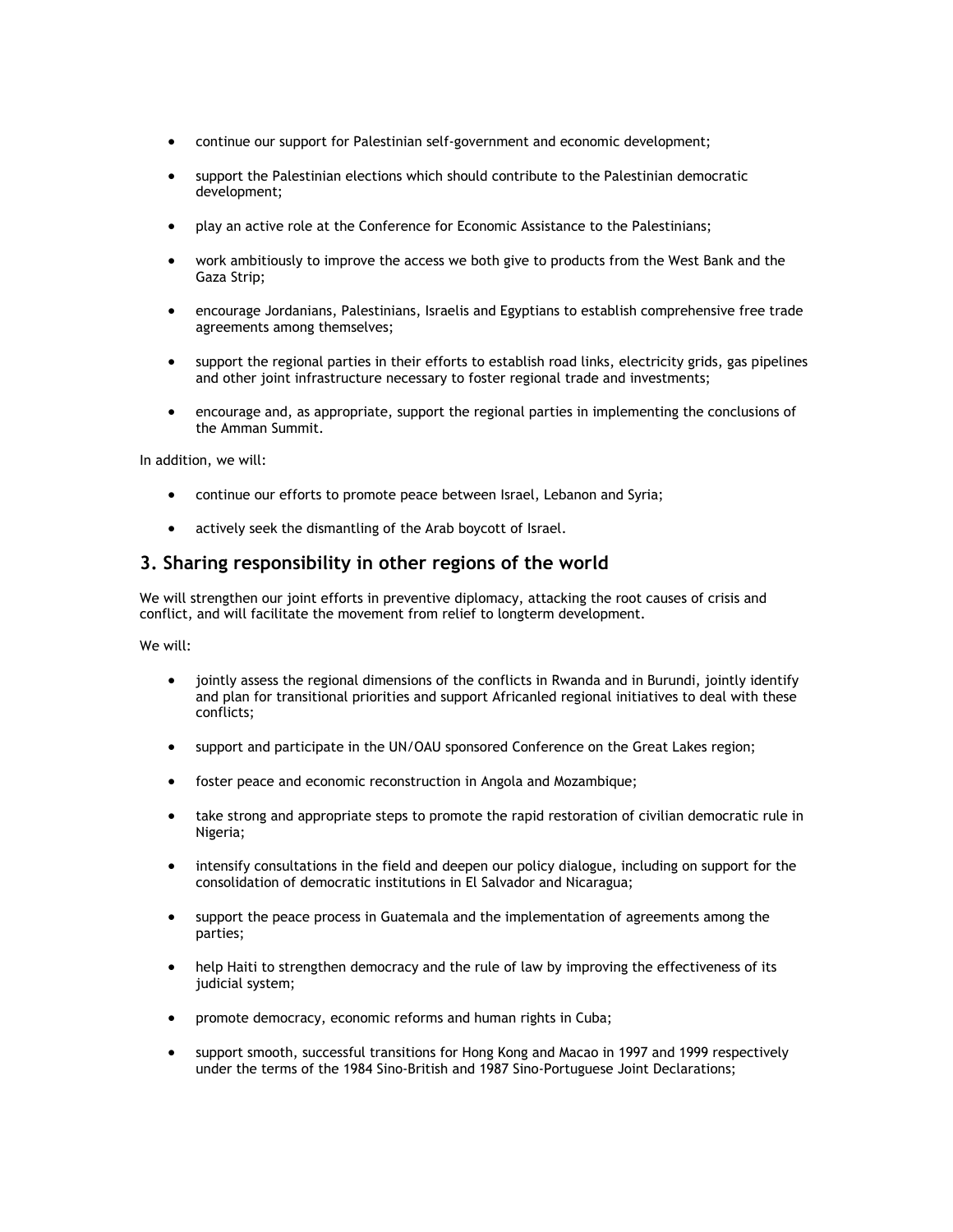- work together to reduce the risk of regional conflict over the Korean peninsula, Taiwan and the South China Sea;
- reinforce our joint efforts to further the process of democratic reform in Burma;
- continue jointly to support the development of human rights and democratic practices in Cambodia; and
- continue to offer our strong support to the UN Secretary General in his efforts to find a lasting and just solution to the question of East Timor.

## **4. Development cooperation and humanitarian assistance**

We have agreed to coordinate, cooperate and act jointly in development and humanitarian assistance activities.

To this end, we will establish a High-Level Consultative Group on Development Co-operation and Humanitarian Assistance to review progress of existing efforts, to assess policies and priorities and to identify projects and regions for the further strengthening of cooperation. This group will complement and reinforce existing coordination arrangements. The following areas for action have already been identified:

### **a) Development cooperation**

We will:

- coordinate policies on democracy and civil society, on health and population, on development cooperation within the framework of international institutions and organisations and on food security;
- develop a joint food security strategy in a number of selected countries;
- coordinate our support for sustainable development and economic reform in the context of political liberalisation in the Special Programme for Africa, cooperate in the Horn of Africa Initiative and on approaches visàvis Southern Africa (including discussions with the Southern Africa Development Community, the Common Market for Eastern and Southern Africa and the exploration of opportunities for collaborative long-term assessments);
- coordinate assistance policies to promote the participation of women at all levels.

#### **b) Humanitarian assistance**

- cooperate in improving the effectiveness of international humanitarian relief agencies, such as the United Nations High Commission for Refugees, the World Food Programme and the United Nations Department of Humanitarian Affairs, and in our planning and implementation of relief and reconstruction activities;
- consider joint missions whenever possible, starting in Northern Iraq, Liberia and Angola, and hold early consultations on security in refugee camps as well as on the use of military assets in humanitarian actions;
- work towards greater complementarity by extending operational coordination to include the planning phase, continuing and improving European Community-U.S. operational informationsharing on humanitarian assistance, appointing EC-U.S. humanitarian focal points on both sides of the Atlantic; and improving staff relations by exchange of staff and mutual training of officials administering humanitarian aid.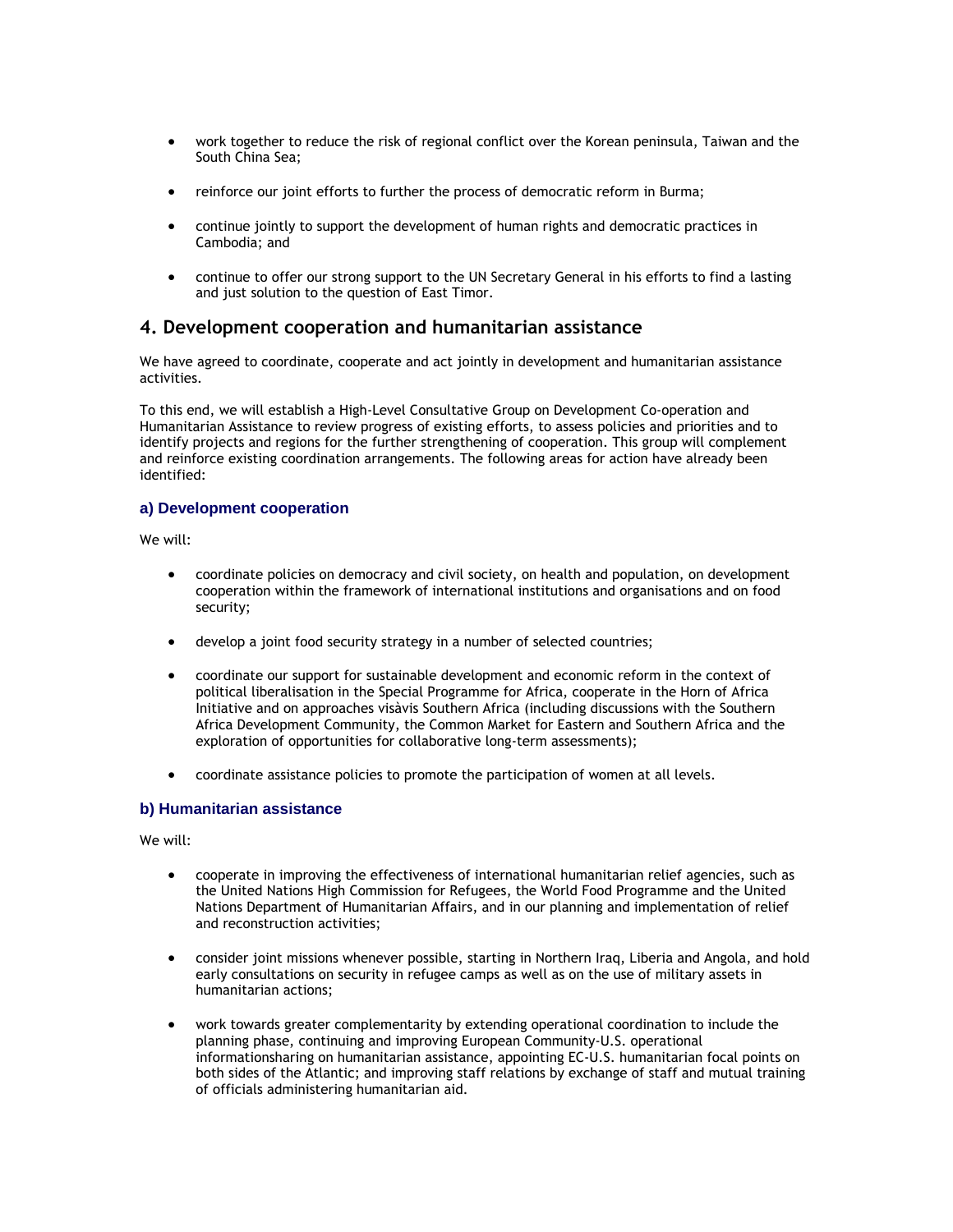## **5. Human rights and democracy**

We will:

- consult (bilaterally and within the framework of the relevant bodies of the UN, particularly the UN Commission on Human Rights) on countries where there is serious violation of human rights, in order to coordinate policies and, as appropriate, to develop joint initiatives;
- support jointly UN human rights activities, reinforcing the office of the UN High Commissioner on Human Rights and the Centre for Human Rights and following up UN conferences on human rights;
- ensure greater integration of the OSCE human dimension into conflict prevention and the daily activities of OSCE (both regular meetings/contacts and missions on the ground);
- work to expand legal rights for women and to increase women's equal participation in decisionmaking processes, building on commitments made at the Fourth World Conference on Women in Beijing;
- aim at strengthening civics education in order to nurture the culture of democracy and, to that end, explore the possibility of EU participation in developing the coalition of public figures, educators, and private sector representatives established at the CIVITAS conference in Prague in June 1995.

## **6. Cooperation in international organisations**

We will increase cooperation in developing a blueprint for UN economic and social reform including better coordination of UN activities, review and adjustment of agencies' mandates and adoption of more efficient management techniques with a more transparent and accountable Secretariat. We will cooperate to find urgently needed solutions to the financial crisis of the UN system. We are determined to keep our commitments, including our financial obligations. At the same time, the UN must direct its resources to the highest priorities and must reform in order to meet its fundamental goals.

We will cooperate to improve coherence in international economic organisations' activities, encouraging them to strengthen coordination between themselves and reduce overlap (e.g. between UN economic bodies, WTO, Bretton Woods institutions, OECD).

We will strengthen coordination in the OSCE framework, including conflict prevention/crisis management, confidence and securitybuilding measures, and the economic dimension.

We will cooperate on global fisheries issues, in particular on the follow-up to the results of the UN Conference on Straddling Fish Stocks and HighlyMigratory Fish Stocks.

## **7. Nonproliferation, international disarmament and arms transfers**

We will work together to promote Nuclear NonProliferation Treaty adherence by nonparties to the Treaty. We will coordinate actions to encourage nonadherents to act in accordance with the principle of nonproliferation.

We will combine our efforts to conclude in the Geneva Conference on Disarmament, in 1996, an effective, verifiable and universally applicable comprehensive Test Ban Treaty. We will undertake joint efforts for immediate negotiations on a Fissile Material Cut-Off Treaty.

We will coordinate on the prudent extension of the Missile Technology Control Regime to nonparticipating countries in order to control the spread of missile technology.

We will cooperate with a view to revising the 1972 Convention on Biological Weapons in order to promote new measures to increase its effectiveness. We will work to counter the proliferation of chemical and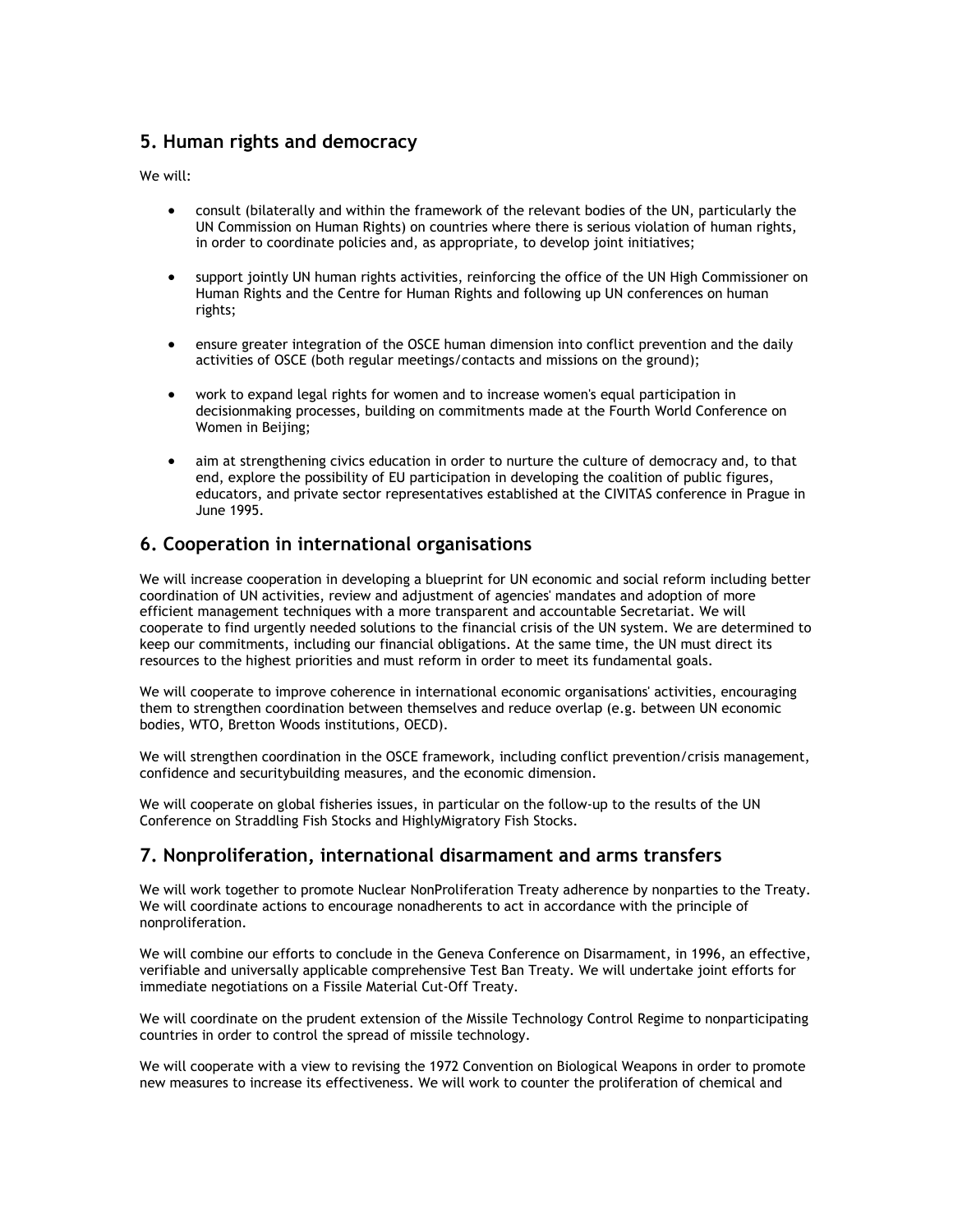biological weapons.

We will support international efforts to curtail the use and proliferation of antipersonnel landmines (APLs). We will cooperate for a successful outcome of the Review Conference of the 1980 Convention on Prohibition and Restrictions on the Use of Certain Conventional Weapons, especially on the provisions relating to landmines. We will cooperate on the possible establishment of controls on the production, stockpiling and transfer of APLs.

We will continue efforts to establish a new multilateral arrangement for export controls the New Forum to respond to threats caused by the proliferation of arms and armsrelated technologies as well as sensitive dual use items.

We will coordinate on preventing the spread of nuclear and other weapons of mass destruction, with particular emphasis on regions and countries of concern.

We will provide support to the Korean Peninsula Energy Development Organisation (KEDO), underscoring our shared desire to resolve important proliferation challenges throughout the world.

# **II. Responding To Global Challenges**

*We share a common concern to address in an effective manner new global challenges which, without respect for national boundaries, present a serious threat to the quality of life and which neither of us can overcome alone. We pledge our actions and resources to meet together the challenges of international crime, terrorism and drug trafficking, mass migration, degradation of the environment, nuclear safety and disease. Together we can make a difference.*

## **1. Fight against organised crime, terrorism and drug trafficking**

We will cooperate in the fight against illegal drug trafficking, money laundering, terrorism, organised crime and illicit trade in nuclear materials**.**

We will enhance bilateral cooperation and institutional contacts. We will also enhance the capabilities of criminal justice and investigative systems and promote the rule of law through international training programmes at regional institutions such as the International Law Enforcement Academy in Budapest, the Italian Judicial Training Centre, the Middle and East European Police Academy and a similar administration of justice institution for the Western Hemisphere.

We will take steps to establish an information exchange mechanism on cooperation between the U.S. and the EU and its member States in the law enforcement and criminal justice fields, especially regarding activities in providing training, technical assistance and equipment to other nations.

We will foster the exchange of law enforcement and criminal justice expertise between the U.S. and the EU in three areas:

- scientific and technological developments;
- exchanges of experts and observers between appropriate institutes and agencies;
- the sharing of information such as studies and analyses of emerging trends in international criminal activity.

When mutually agreed, we will jointly prepare reports to include recommended courses of action.

We will discuss the possibility of establishing interim cooperative measures between competent U.S. authorities and the European Drugs Unit and begin implementing the possibilities provided for in the convention on EUROPOL to facilitate relations between EUROPOL and the U.S. Government.

We will examine possibilities for cooperation in support of the UN Drug Control Programme marine interdiction initiatives.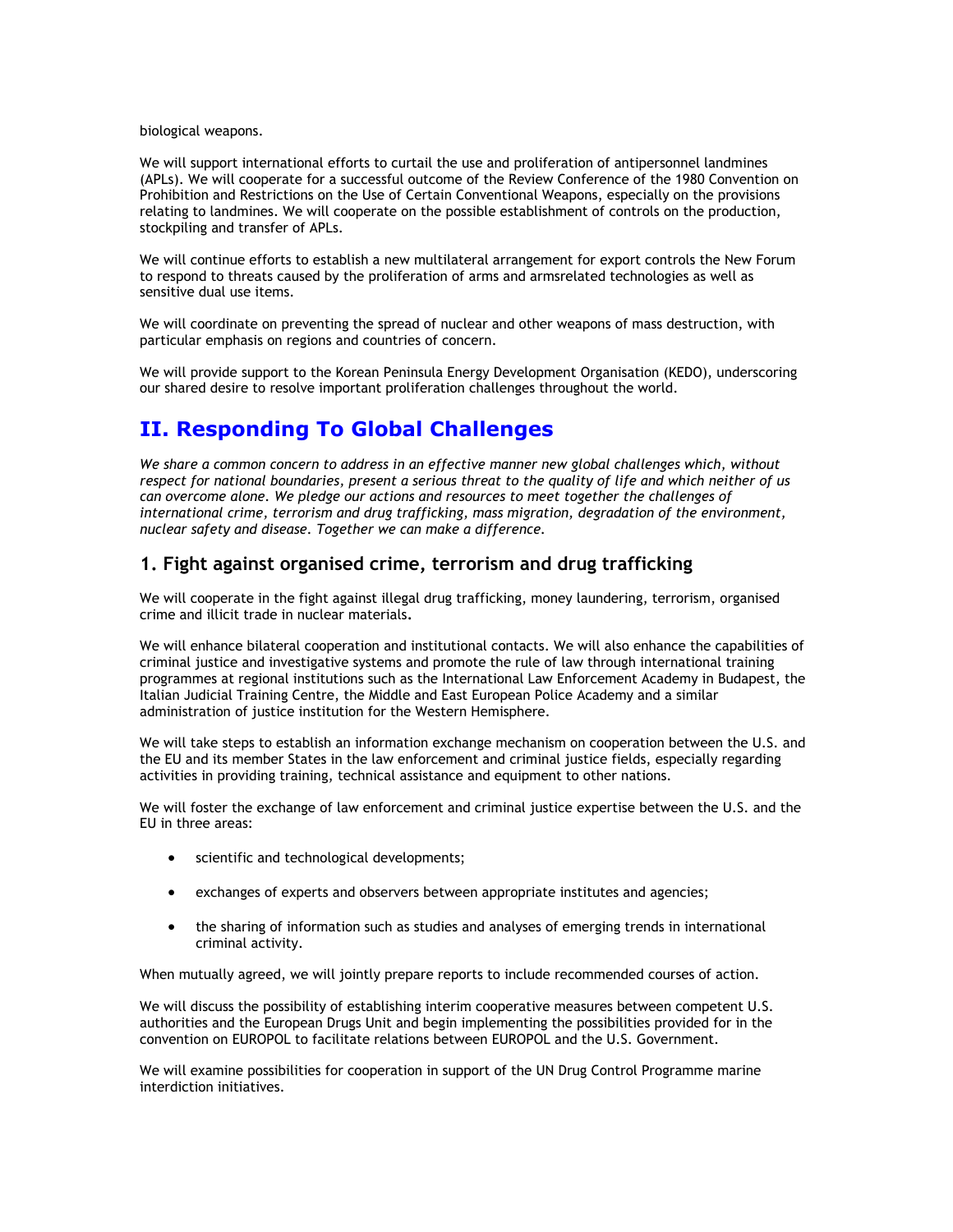We will coordinate alternative development programmes to counter drug production.

We will jointly support the establishment of cooperative links between appropriate EU institutions such as the European Monitoring Centre for Drugs and Drug Addiction and the Comision Interamericana para el Control del Abuso de Drogas.

We will coordinate our counter-narcotics assistance programmes and projects in the Caribbean.

We will take action to strengthen the Dublin Group by reinforcing and supporting its members' counternarcotic measures.

We will work to conclude an agreement in order to exchange, among other things, sensitive information for the preclearance of shipments of essential and precursor chemicals used in the production of illegal drugs and cooperate in joint training programmes in chemical diversion control.

We will cooperate on assessing and responding to terrorist threats.

## **2. Immigration and asylum**

We will:

- strengthen information exchanges on illegal immigration and on asylum taking into account, *inter alia*, the work of the Geneva Intergovernmental Consultative Group;
- cooperate in the fight against the traffic in illegal immigrants;
- cooperate in the fight against the traffic in women;
- exchange information on asylum trends and on successful asylum system reform;
- establish common responses to refugee crisis situations, notably by earlywarning mechanisms and coordination;
- develop a common stance on temporary protection in the United Nations High Commission for Refugees;
- coordinate positions on the Conference on Refugees and Migrants in the Commonwealth of Independent States;
- improve existing arrangements and exchanges of intelligence in areas of mutual concern, for example, forged identity documents and transport carriers' liability;
- convene seminars in 1996 and compare the results of our respective studies on migration flows both into the U.S. and into the EU.

## **3. Legal and judicial cooperation**

- identify means of strengthening international judicial assistance and cooperation in the obtaining of evidence and other relevant information;
- cooperate on the judicial seizure and forfeiture of assets;
- identify means to strengthen and improve international mechanisms for extradition, deportation, mutual legal assistance and other cooperative action to ensure that international fugitives have "nowhere to hide";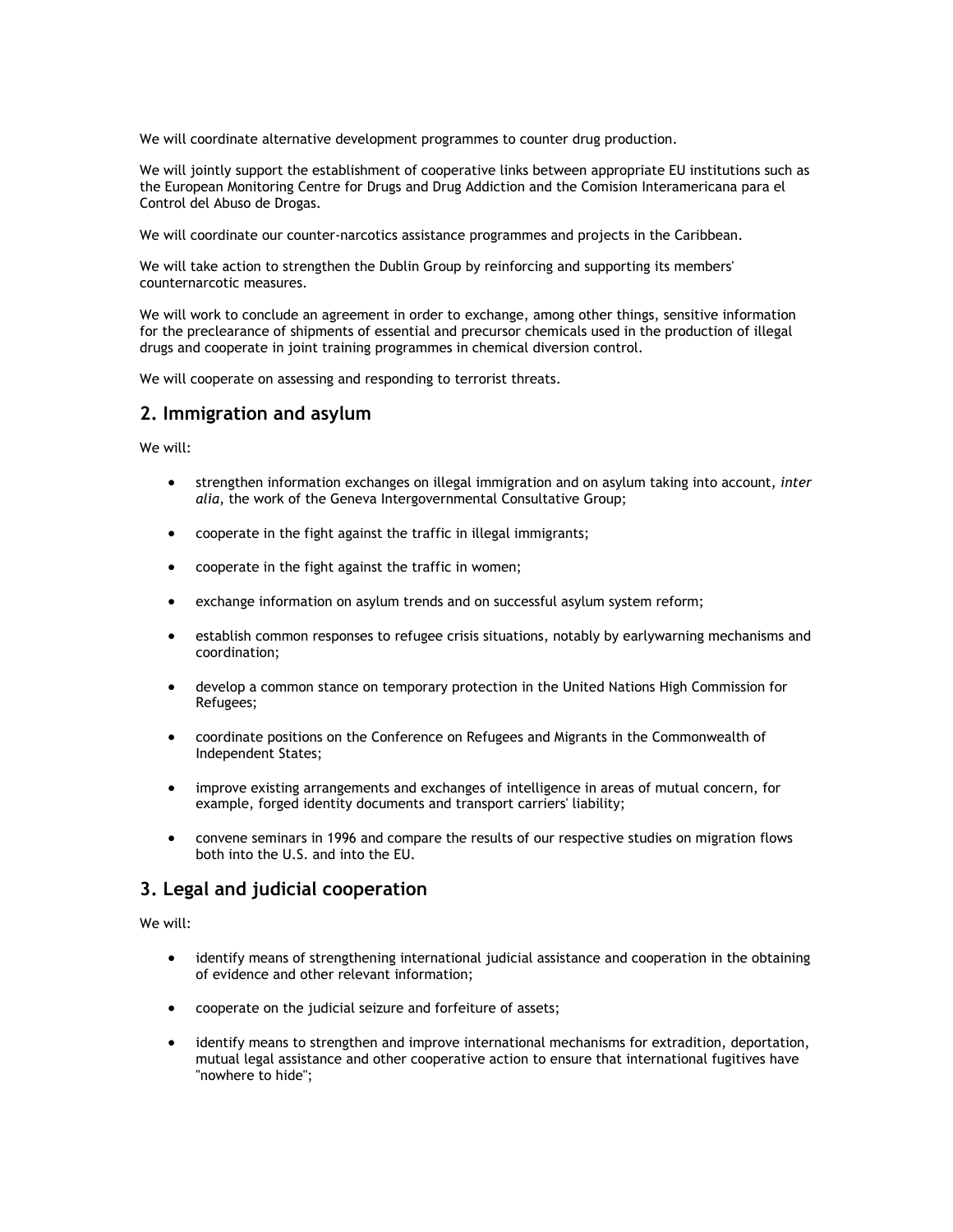• cooperate in promoting the work of the Hague Conference on Private International Law and the International Institute for Unification of Private Law (UNIDROIT).

## **4. Preservation of the environment**

We will enhance our exchange of views and coordination of negotiating positions on major global issues, with a view to improving the effectiveness of multilateral efforts to protect the global environment.

We will also strengthen the exchange of information and reporting on global environmental issues such as climate change, biodiversity, ozone layer depletion, persistent organic pollutants, desertification and erosion, water quality and quantity, landbased sources of marine pollution, hazardous wastes and contaminated soils, forest issues and trade and the environment.

We will work together at the UN Commission on Sustainable Development (CSD) and other relevant bodies, including the Global Environmental Facility, to encourage the world at large in the challenge of caring for the global environment. We will continue working on the successful conclusion of CSD work on the sustainable management of all types of forests.

We will enhance our bilateral dialogue on regulatory cooperation, including by:

- extending cooperation on chemicals issues, such as Prior Informed Consent for the trade in hazardous chemicals, harmonisation of classification and labelling, and reduction of risks from hazardous substances, building in particular on our joint call for actions in the OECD to reduce exposure to lead;
- continuing work on biotechnology issues such as the mutual acceptance of data for assessment and the release of genetically modified organisms;
- enhancing work on air pollution, including efforts to decrease emissions from mobile sources and to assess the possibility of developing comparable emission standards.

We will undertake coordinated initiatives for the dissemination of environmental technologies, including in developing countries. In this regard, we will use the Climate Technology Initiative and proposals for an international clearinghouse on environmental technologies and practices. Private sector involvement will be a key aspect of this process.

We will engage in a broad and substantive dialogue on ways and means to limit and reduce global emissions of greenhouse gases, including CO2.

## **5. Population issues**

We will coordinate to implement the International Conference on Population and Development ("Cairo Conference") Programme of Action. We will work to sustain support for family planning and expand access to reproductive health programmes in the context of a comprehensive approach to population stabilisation and sustainable development.

We will work together to strengthen the effectiveness of bilateral and multilateral population assistance programmes.

## **6. Nuclear safety**

We will promote the ratification of the International Convention on Nuclear Safety.

We will coordinate positions in the negotiations in the International Convention on Radioactive Residues.

We will improve existing bilateral assistance coordination in the field of nuclear safety, extending to onsite and offsite nuclear emergency preparedness, including in the countries of Central and Eastern Europe and the NIS, as well as special G7 Chernobyl assistance. We will cooperate in the preparation of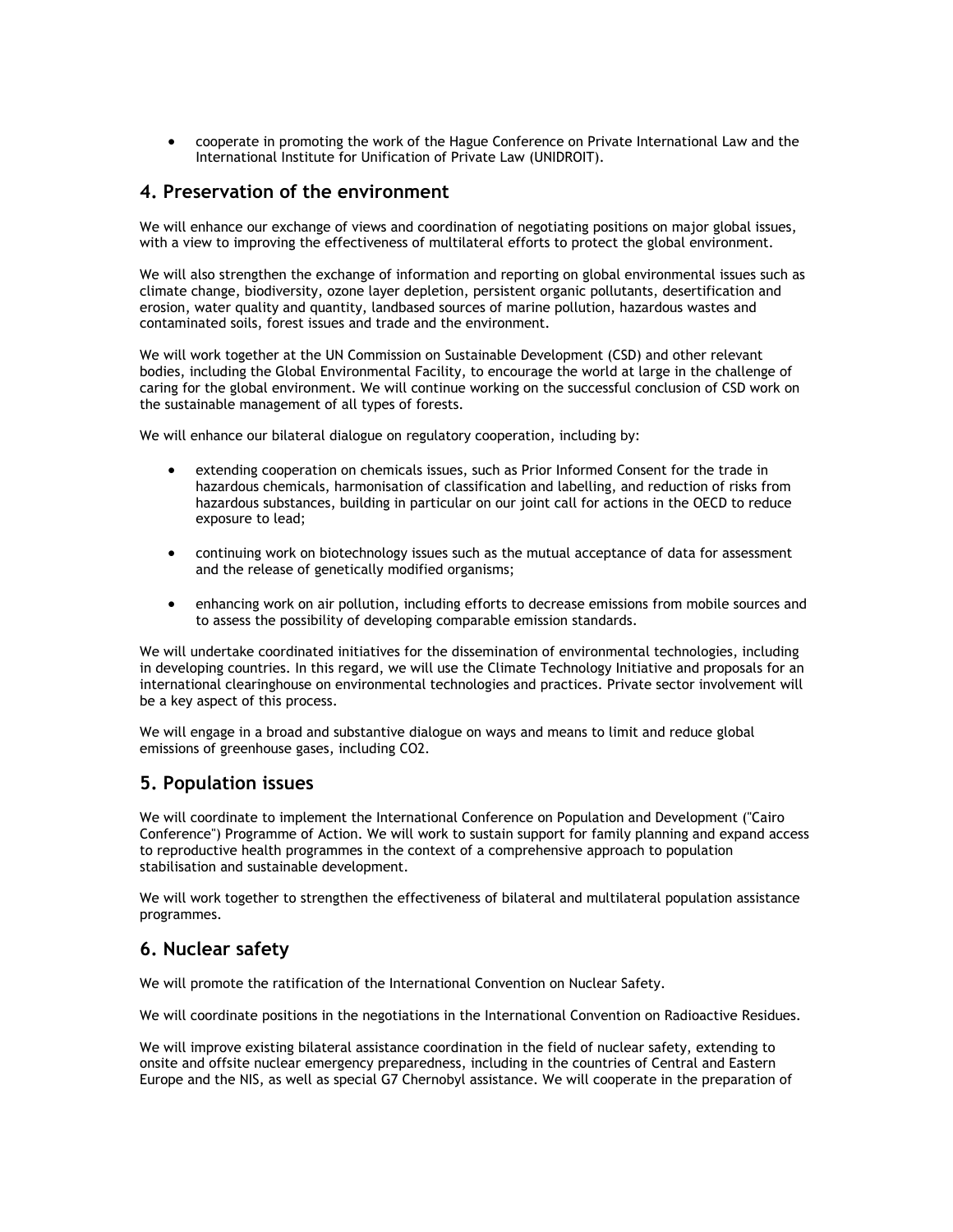the Moscow Conference on Nuclear Safety.

## **7. Health**

We will establish an EU-U.S. task force to develop and implement an effective global early warning system and response network for communicable diseases.

We are taking steps to provide for increased training opportunities and professional exchanges in the area of communicable diseases and encourage participation in EU and U.S. programmes by scientists from developing countries.

We will coordinate our requests to other nations and to international organisations calling for action against emerging and reemerging communicable diseases. We will encourage the followup of recent World Health Organisation (WHO) resolutions dealing with outbreak and reporting responsibilities and strengthened response centres.

We will cooperate, bilaterally and within the framework of the WHO, and other international organisations as appropriate, on respective programmes on healthrelated matters (AIDS and other communicable diseases, cancer, drug addiction) and identify specific areas for cooperation, especially in the research field.

# **III. Contributing To The Expansion Of World Trade And Closer Economic Relations**

*We are each other's largest trading and investment partners. Our economic prosperity is inextricably linked. At the same time, our economic and trade relations affect third countries and regions. It is our responsibility to contribute effectively to international economic stability and growth and to broaden our bilateral economic dialogue.*

*We have a special responsibility to strengthen the multilateral trading system, to support the World Trade Organisation and to lead the way in opening markets for trade and investment.*

*We will create a New Transatlantic Marketplace by progressively reducing or eliminating barriers that hinder the flow of goods, services and capital between us.*

### **1. Strengthening the multilateral trading system**

### **a) Consolidating the WTO**

We will promote adherence to multilateral rules and commitments, including the effective functioning of the dispute settlement system, and secure the full implementation of the Uruguay Round Agreements by all WTO Members.

We will work to ensure a successful and substantive outcome for the Singapore Ministerial meeting.

We will cooperate on the accession of new members, notably China and Russia.

We will promote the effective management and operation of the WTO.

#### **b) Uruguay Round unfinished business**

We will work for the completion of the unfinished business of Marrakech with regard to goods and services**.** We are committed to the successful conclusion of the current negotiations in all services sectors by the agreed timetables. The most immediate deadlines are 30 April 1996 for telecommunications and 30 June 1996 for maritime services.

### **c) Financial services**

We agree to concert our efforts to promote liberalisation of financial services on a worldwide basis. In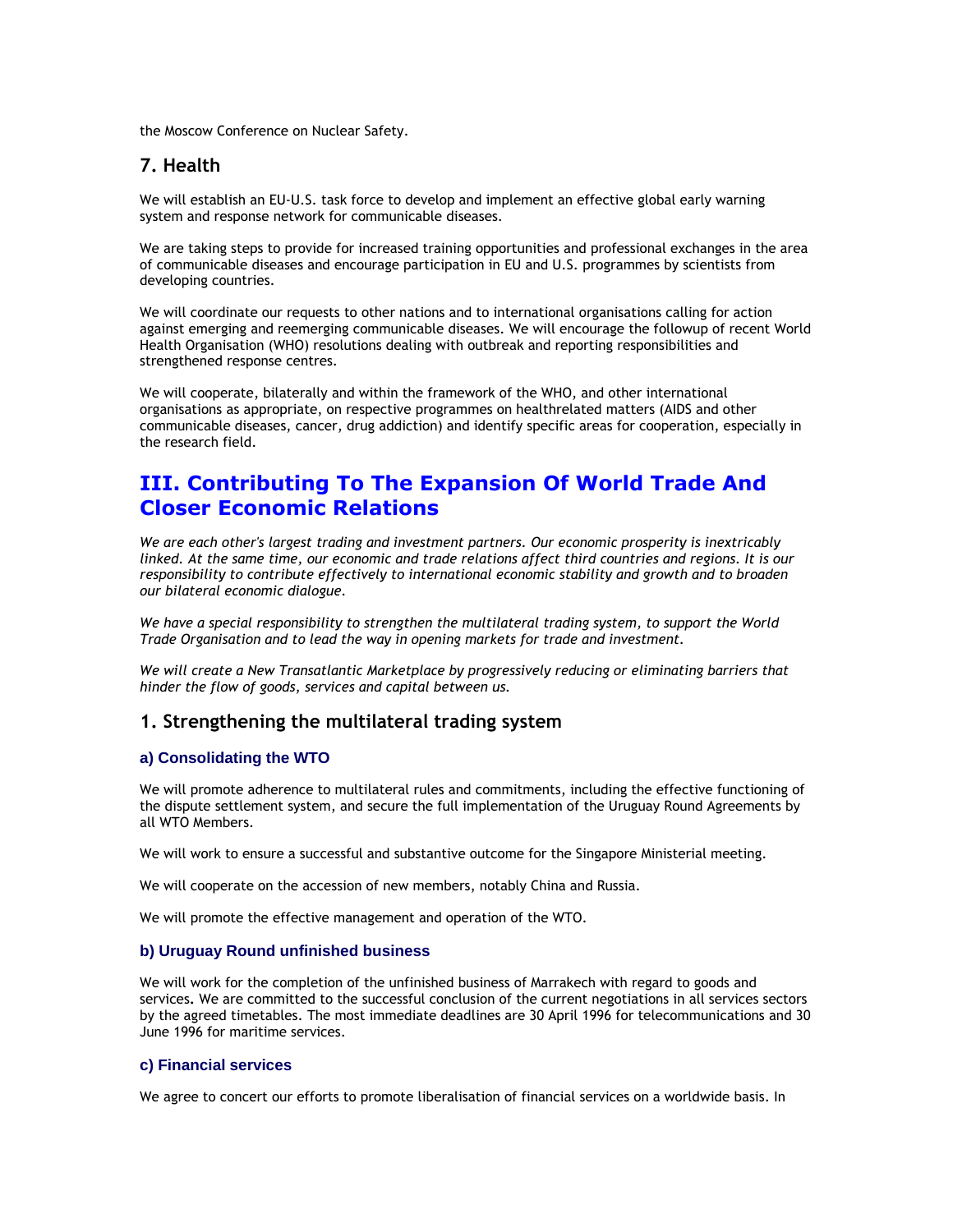particular, we will seek to ensure that the interim agreement concluded in July 1995 is succeeded by a more substantial package of permanent liberalisation commitments from a critical mass of WTO members.

#### **d) Government procurement**

We will promote the launching by Ministers in Singapore of negotiations within the WTO aimed at covering substantially all government procurement and WTO members.

#### **e) Intellectual property rights (IPR)**

We will cooperate to ensure the full implementation of the TRIPs Agreement and improve the level of IPR protection throughout the world. We will work to develop a comprehensive agenda for future TRIPs negotiations within the WTO.

#### **f) New issues**

We will work together in the WTO and /or other appropriate fora. We will give priority to:

(i) Environment: The report to the Singapore Ministerial Meeting should set out clear recommendations for decisions and a process for further work to ensure that trade and environmental measures are mutually supportive.

(ii) Investment: We will work closely together in formulating our respective policies. This cooperation should, in particular, bear fruit in a successful conclusion, as called for in the 1995 OECD Ministerial Declaration, of the negotiations on a Multilateral Agreement on Investment (MAI) espousing strong principles on international investment liberalisation and protection. Meanwhile, we will work to develop discussion of the issue with our partners in the WTO.

(iii) Competition: We will pursue work on the scope for multilateral action in the fields of trade and competition policy. Our competition authorities will cooperate in working with other countries to develop effective antitrust regimes.

(iv) Labour standards: We will join our efforts in the WTO and other fora with a view to dissipating various misunderstandings and preoccupations of trading partners regarding the relationship between trade and internationally recognised labour standards.

#### **g) Market access: creating additional trading opportunities**

We will cooperate in creating additional trading opportunities, bilaterally and throughout the world, in conformity with our WTO commitments. In view of the importance of the information society, we are launching a specific exercise in order to attempt to conclude an information technology agreement.

In the perspective of the WTO Singapore Ministerial Meeting, we will explore the possibility of agreeing on a mutually satisfactory package of tariff reductions on industrial products, and we will consider which, if any, Uruguay Round obligations on tariffs can be implemented on an accelerated basis.

We will work ambitiously to improve the access we both give to products from the West Bank and the Gaza Strip.

### **h) International customs cooperation**

We will work together in the World Customs Organisation and cooperate with the International Chamber of Commerce to develop a comprehensive model of norms and standards for customs procedures throughout the world to promote *inter alia* increased transparency and harmonised approaches to classification, valuation and rules of origin.

#### **i) Illicit payments**

We will combat corruption and bribery by implementing the 1994 OECD Recommendation on Bribery in International Transactions.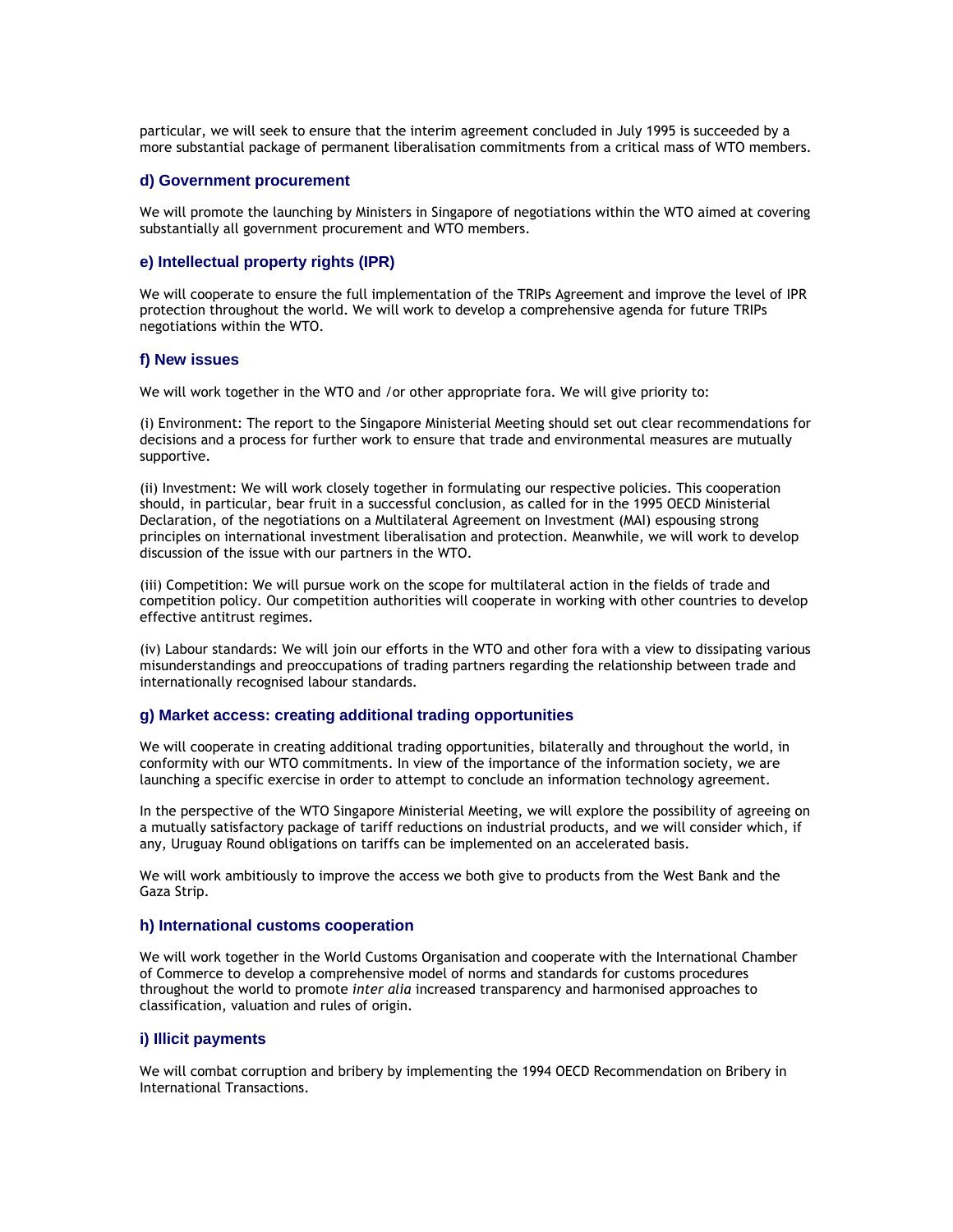## **2. The New Transatlantic Marketplace**

The creation of the New Transatlantic Marketplace will include the following actions, which also take into consideration the recommendations of the Transatlantic Business Dialogue:

### **a) Joint study**

We will carry out a joint study on ways of facilitating trade in goods and services and further reducing or eliminating tariff and nontariff barriers.

### **b) Confidence building**

As part of a confidence-building process, we will reinforce our efforts to resolve bilateral trade issues and disputes.

### **c) Standards, certification and regulatory issues**

We will aim to conclude an agreement on mutual recognition of conformity assessment (which includes certification and testing procedures) for certain sectors as soon as possible. We will continue the ongoing work in several sectors and identify others for further work.

We will cooperate closely in the international standard setting process, drawing on international bodies to achieve the greatest possible use of international standards, and will seek the maximum practical transparency, participation and non-discrimination.

We will devote special attention to cooperatively developing and implementing regulations on vehicle safety requirements and on measures to reduce air and noise emissions. We will build on existing efforts aimed at facilitating international regulatory harmonization, taking account of our respective policies on safety and environmental protection, while recognizing the need to achieve, wherever possible, global regulatory uniformity.

We will strengthen regulatory cooperation, in particular by encouraging regulatory agencies to give a high priority to cooperation with their respective transatlantic counterparts, so as to address technical and other nontariff barriers to trade resulting from divergent regulatory processes. We will especially encourage a collaborative approach between the EU and the U.S. in testing and certification procedures by promoting greater compatibility of standards and health and safetyrelated measures. To this end, we will seek to develop pilot cooperative projects.

#### **d) Veterinary and plant health issues**

We will conclude an agreement to establish a framework for determining equivalence of veterinary standards and procedures for all live animals and animal products.

We will enhance the established cooperation on plant health issues and in the area of pesticide residues regulation.

#### **e) Government procurement**

We will aim to increase substantially in 1996 and beyond the coverage of EU/U.S. bilateral commitments on public procurement under the Government Procurement Agreement and to coordinate in developing proposals on information technology under the Agreement.

### **f) Intellectual property rights (IPR)**

With a view to reinvigorating our efforts to solve remaining IPR problems, we will hold a seminar during 1996 addressing current and future IPR issues.

### **g) Financial services**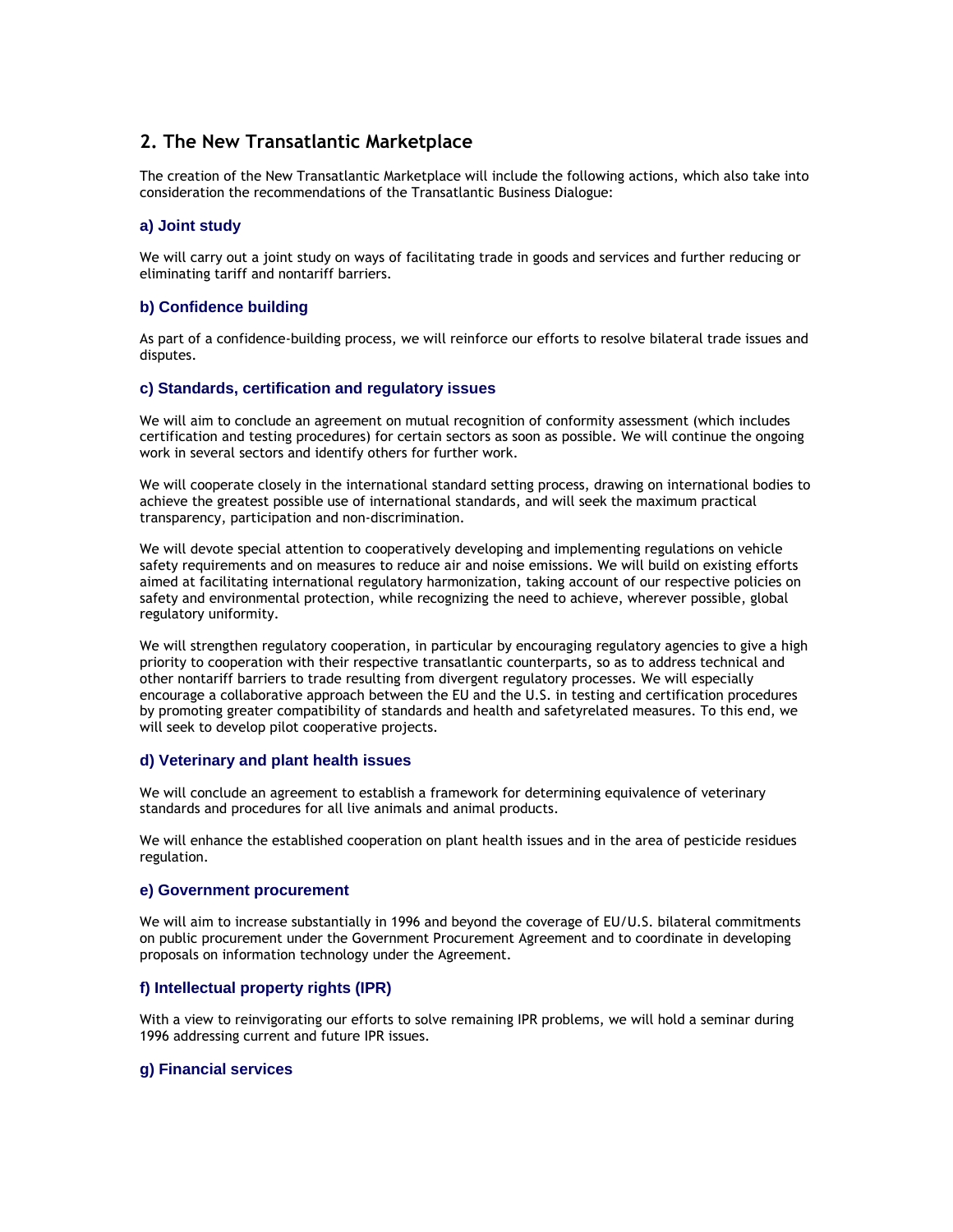We will expand our ongoing dialogue on financial services to include discussion of the financial and economic aspects of our respective relations with third countries.

#### **h) Customs cooperation**

We will endeavour to conclude by the end of 1996 a customs cooperation and mutual assistance agreement between the EC and the U.S. The agreement should cover :

- customs cooperation: simplification of customs procedures, computerisation (information, data exchange, common access to databases etc.), consultation within international organisations, methods of work;
- mutual assistance: exchange of enforcement information, increased investigative cooperation in customs matters, protection of intellectual property rights, commercial fraud, illicit nuclear traffic, trade in severely restricted chemicals;
- programmes for the exchange of officials.

#### **i) Information Society, information technology and telecommunications**

We will expand and develop the bilateral Information Society Dialogue, in order to further common understanding of global issues implying access to information services through public institutions, regulatory reforms, and technological cooperation, including the continuation of expertlevel discussions in the following areas:

- interconnection and interoperability, including standardisation issues (particularly for interfaces, network terminating equipment, mobile telephones, digital video broadcasting/high definition television);
- universal service;
- procompetitive interconnection policies and principles;
- access to information and the protection of IPR;
- satellite policy;
- commercial communications;
- privacy and data protection;
- the impact on society, including public services and employment.

The Dialogue will also address those new legislative and regulatory developments which are proposed or are being prepared to achieve progress in these areas, including questions of regulatory transparency.

In the context of enhanced cooperation in science and technology, we will work towards the reduction of obstacles to cooperation in research and development in the field of information and communications. We will jointly support the implementation of the G7 global projects on the Information Society, aiming to spur innovation and ensure interconnection and interoperability. Furthermore, we will exchange information on on-going and future research programmes in the field of information communication technology to foster concrete bilateral cooperation actions in research and development.

We will also discuss regulatory issues relating to online interactive and international service provision, in order to maximise their development, which is essential for the success of the transition towards an Information Society on both sides of the Atlantic.

We will cooperate on the integration of developing countries into the global Information Society, initially through our support for the Information Society Conference in South Africa in 1996 and through our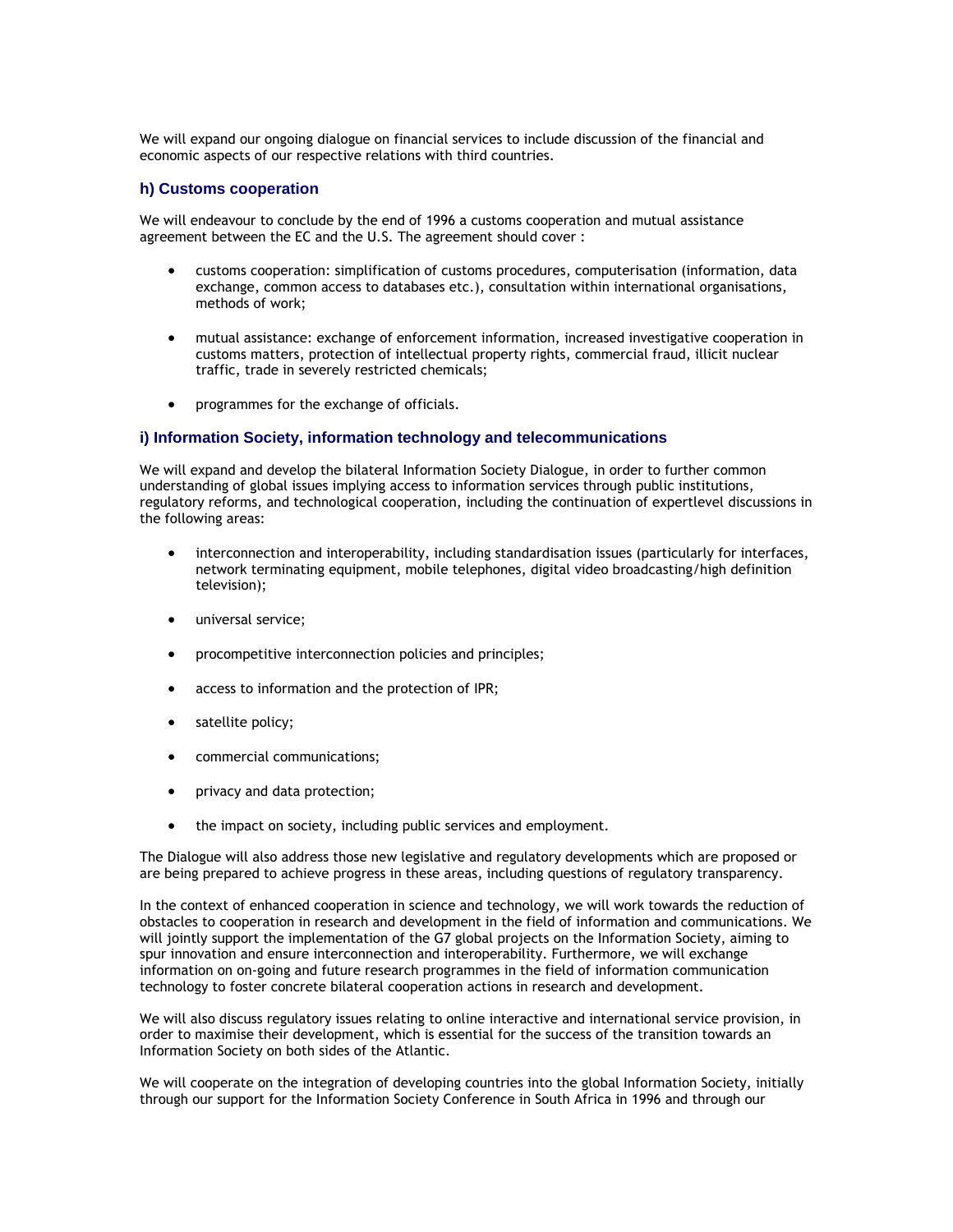participation in the International Telecommunications Union.

### **j) Competition**

We will pursue, and build on, bilateral cooperation in the immediate term based on the ECU.S. Agreement of 1991. We will examine the options for deepening cooperation on competition matters, including the possibility of a further agreement.

### **k) Data protection**

We will discuss data protection issues with a view to facilitating information flows, while addressing the risks to privacy.

### **l) Transport**

We will:

- establish a working group for consultations on design and implementation of Global Navigation Satellite Systems;
- improve EUU.S. cooperation on air traffic management;
- hold consultations on maritime transport safety and crew qualifications.

### **m) Energy**

We will intensify contacts and cooperation on energy-related issues including through contacts in multilateral fora where appropriate such as the environmental implications of energy policy on regulatory frameworks for the energy sector, on technical assistance activities to third countries and on energy technology.

#### **n) Biotechnology**

We will encourage regulatory cooperation, including with respect to genetically modified organisms, and expand bilateral cooperation in the preparation of multilateral meetings and negotiations in connection with the UN, FAO, OECD, CODEX Alimentarius and the Biodiversity Convention.

We will continue the activities of the EU-U.S. Biotechnology Task Force, and in this context, will promote joint research efforts in the fields of neuro-informatics and marine biotechnology.

#### **o) Safety and health**

We will explore the scope for an agreement for the exchange of information on issues affecting health and safety at work, such as occupational safety and health standards, the development of regulations, high risk activity, carcinogenic substances at the workplace, toxicology, testing programmes education and information programmes, and the collection of statistics and data.

We will explore the establishment of improved mechanisms for the timely exchange of information related to the general safety of products, including the withdrawal of products from the market.

### **3. Jobs and growth**

Given the overarching importance of job creation, we pledge to cooperate in the followup to the Detroit Jobs Conference and the G7 Summit initiative. We look forward to further cooperation in the runup to the G7 Jobs Conference in France, at the next G7 Summit in the Summer of 1996 and in other fora such as the OECD and the International Labour Organisation.

We will establish a joint working group on employment and labourrelated issues. We will intensify the dialogue, in particular on new forms of labourmanagement cooperation; increased investment in human resources, including in education and skills training; smoothing the transition from school-to-work and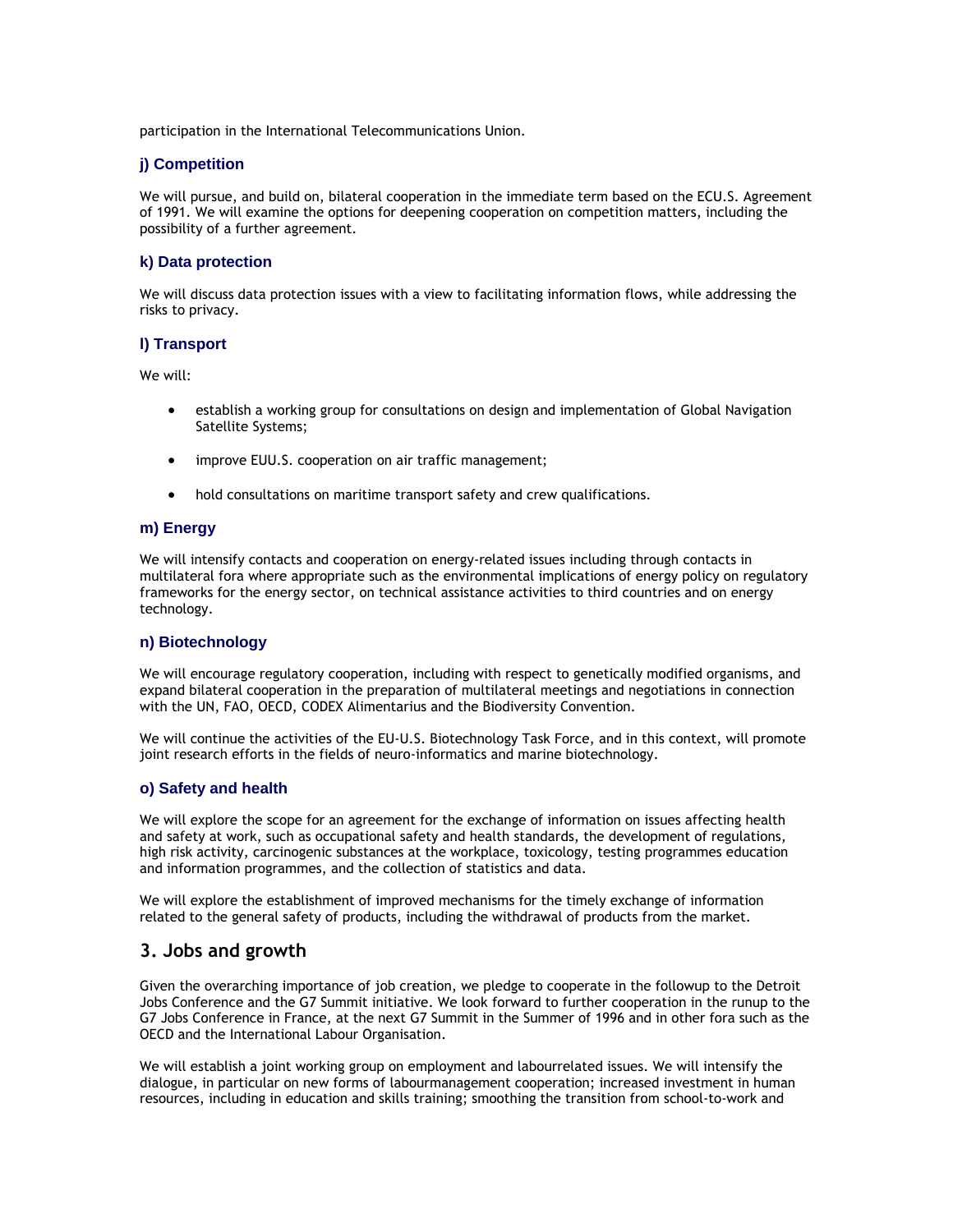job-to-job; active labour market policies and the relationship between work and welfare; employment and new technologies; and encouraging entrepreneuralism.

We will continue to exchange views on macroeconomic issues in the light of the importance of a sound macroeconomic framework both for the development of an harmonious relationship and for the fostering of non-inflationary growth, the reduction of imbalances and international financial stability

# **IV. Building Bridges Across The Atlantic**

*We recognise that the transatlantic relationship can be truly secure in the coming century only if future generations understand its importance as well as their parents and grandparents did. We are committed to fostering an active and vibrant transatlantic community by deepening and broadening the commercial, social, cultural, scientific, and educational ties that bind us.*

## **1. Transatlantic Business Dialogue**

We will support and encourage the development of the Transatlantic Business Dialogue, as an integral part of our wider efforts to strengthen our bilateral relationship. The successful conference of EU and U.S. business leaders which took place in Seville on 10/11 November 1995 was an important step in this direction. We welcome the fact that the participants were able to agree on a series of joint recommendations to build an even stronger framework within which trade, investment, capital and technology can flow across the Atlantic. We commend them for encouraging both business communities to continue to devote attention to possible improvements in the transatlantic commercial relationship.

We have studied carefully the recommendations adopted at Seville, and have already incorporated a number of them into our present Action Plan. Our officials will work closely together with our business leaders on both sides in considering follow-up to the many other suggestions arising from the Seville meeting, and will report at the next EU-U.S. Summit.

### **2. Broadening science and technology cooperation**

We will negotiate a new, comprehensive EC-U.S. science and technology cooperation agreement by 1997 based on the principle of mutual interest, with a view to achieving a balance of benefits to us both.

We will work to conclude the Agreement on Intelligent Manufacturing Systems (advanced technologies and robotics).

Recognising that scientific and technological advances underlie our ability to meet global challenges and foster economic growth, we will promote cooperative science and technology projects in support of topics identified in this document.

In addition, we will work to identify collaborative projects and exchange information to address crossborder issues such as transportation, health and global climate change. Examples of specific projects include: intermodal transport and fast transhipment techniques; intelligent transportation systems; the study and forecasting of travel behaviour; development of a malaria vaccine; and the study of environmental health and the effects of radiation.

## **3. People to people links**

- encourage our citizens to increase their contacts in diverse fora youth, professionals, think tanks etc. with a view to deepening grassroots support for the transatlantic relationship and enriching the flow of ideas for the solution of common problems;
- work for the early creation of the joint consortia and for the implementation of the Fulbright Awards and other activities provided for in our Agreement on Cooperation in Higher Education and Vocational Training;